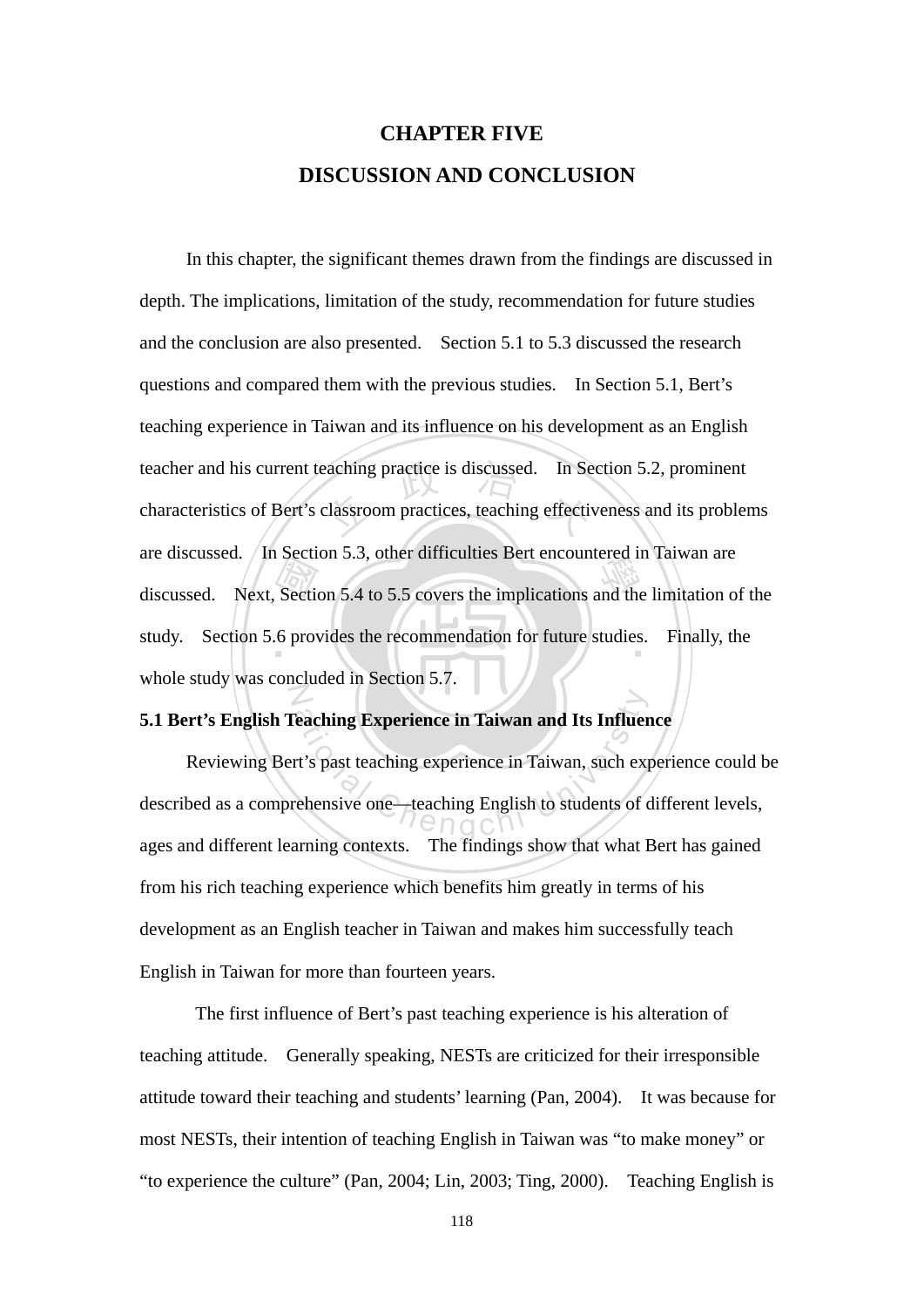Bunctuany, maintaining ins reputation carefully, providing additional instructions for<br>slow learners, and grading students' homework in person, whereas the same serious<br>attitude toward his students' learning was displayed his own profession as an English teacher. In the study, Bert's serious attitude toward<br>his profession as a teacher was manifested in his insistence on starting the class attitude toward his students' learning was displayed in demanding students to pay full  $\overline{Z}$ merely a way for them to survive in Taiwan. However, the finding of the present study showed that even though Bert's initial intention of coming to Taiwan was similar to that of most NESTs, his teaching attitude has gradually changed as he gained more teaching experience in Taiwan. Bert's serious attitude originated from his experience at K-School, a private international school where formal education is delivered there. During his four years in K-School, Bert recognized a teacher's responsibilities and the impact a teacher could bring to his/her students. With such realization, Bert learned to be serious about not only his students' education but also his profession as a teacher was manifested in his insistence on starting the class punctually, maintaining his reputation carefully, providing additional instructions for attention in class, to take notes thoroughly, and to fulfill their in-class task correctly and completely before going home.

re going home. Second, Bert's rich teaching experience allowed him to improve his teaching skills, especially those about classroom management and grammar teaching. As indicated by past literature, the lack of skills in classroom management and grammar teaching is listed the top two weakness for NESTs in ESL/EFL teaching environment (Arva & Medgyes, 2000; Barratt & Kontra, 2000; Lin, 2002; Chou, 2004; Chuang, 2006). However, with rich teaching experience in Taiwan, Bert had more opportunities to obtain and then develop classroom management skills and grammar teaching approaches, which has therefore compensated one of his deficiencies as a NEST. Furthermore, as Chen (2007) suggested in her study, students' respect toward NESTs determines the success of NESTs' teaching. Bert's possession of good classroom management skills and competence in teaching basic grammar have also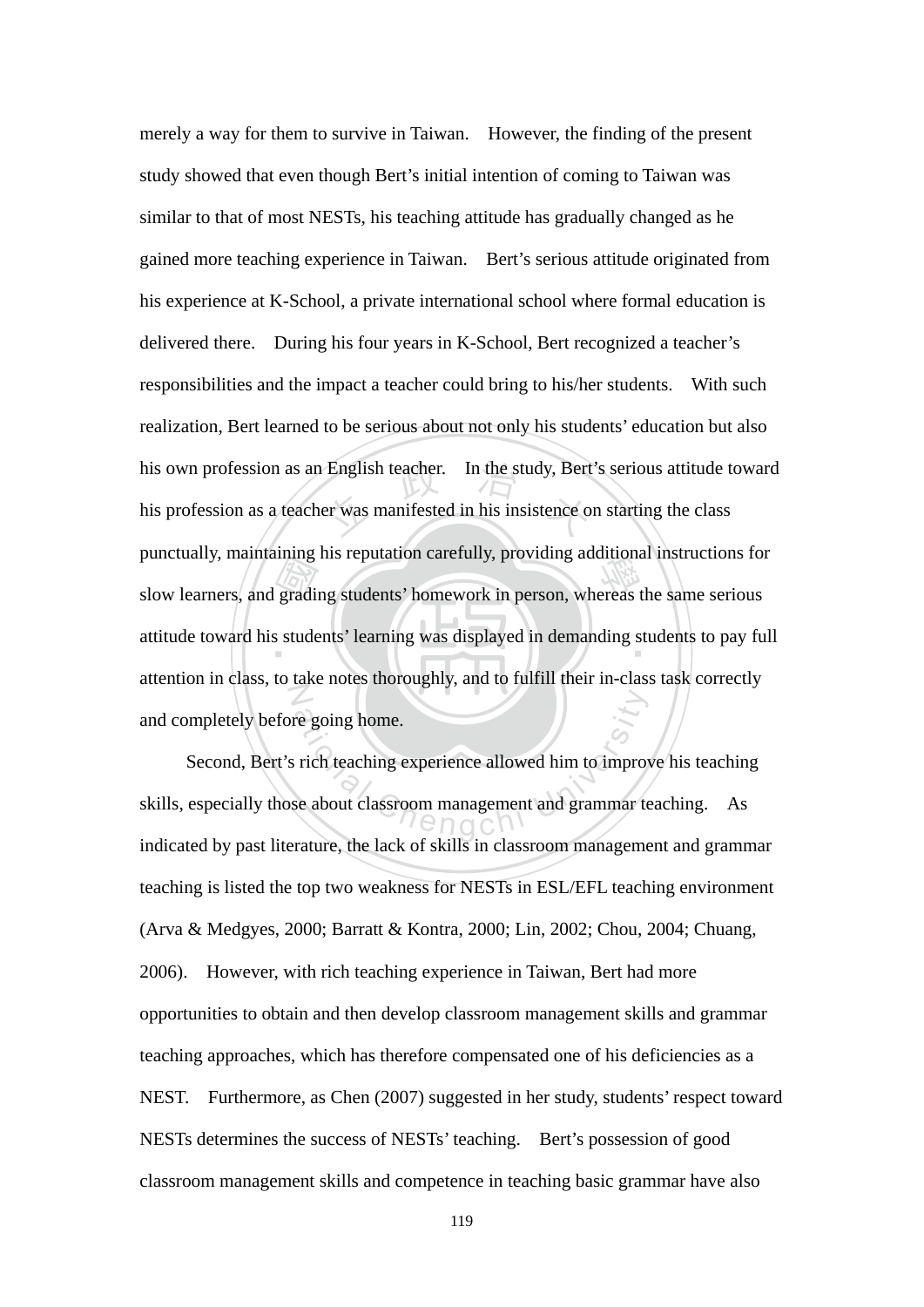attracted students to take Bert's class seriously and to respect him as a teacher rather than "a young chap messing about in sneakers" (Arva & Medgyes, 2000).

 $\frac{1}{2}$   $\frac{1}{2}$   $\frac{1}{2}$   $\frac{1}{2}$   $\frac{1}{2}$   $\frac{1}{2}$   $\frac{1}{2}$   $\frac{1}{2}$   $\frac{1}{2}$   $\frac{1}{2}$   $\frac{1}{2}$   $\frac{1}{2}$   $\frac{1}{2}$   $\frac{1}{2}$   $\frac{1}{2}$   $\frac{1}{2}$   $\frac{1}{2}$   $\frac{1}{2}$   $\frac{1}{2}$   $\frac{1}{2}$   $\frac{1}{2}$   $\frac{1}{2}$  supporting role in Li-Li Junior High School, where he assisted local English teachers<br>with the aspects that they tended to be neglected in their teaching—training students' speaking and instering skins in class. Whereas at 1-School, Bert viewed infinsent as<br>foundation-builder whose mission was to build a strong foundation of four skills for his students at this cram school. In addition, Bert's knowledge toward current N o teach English more efficiently and successfull<br>ke teaching large multilevel classes at Li-Li Jun<br>with this problem in many Taiwanese public scho Third, Bert's rich teaching experience helped him to familiarize himself with the local education system in Taiwan and Taiwanese students' learning traits. Compared with the average NESTs who have little understanding about local education model (Barratt & Kontra, 2000), Bert's familiarity with local current education situations allowed him to clearly differentiate the roles he should play between public schools and cram schools. In the study, Bert obviously played a with the aspects that they tended to be neglected in their teaching—training students' speaking and listening skills in class. Whereas at I-School, Bert viewed himself as a English teaching problems in Taiwan enables him to figure out possible solutions which allowed him to teach English more efficiently and successfully than the average NESTs. Take teaching large multilevel classes at Li-Li Junior High for example. To deal with this problem in many Taiwanese public schools, Bert chose to aim at his teaching quality instead of quantity and strived to arouse the learning interests of students in all kinds of levels first. Concerning "knowing the learning trait of Taiwanese students", Chou (2004) and several researchers (Lin, 2002; Pan, 2004; Chiang, 2006) all specified that many NESTs in Taiwan are incompetent in recognizing Taiwanese students' proficiency levels and in anticipating their learning difficulties. However, Bert was not one of them. Bert's rich teaching experience has helped him to pinpoint his students' English proficiency level and learning difficulties. In addition, owing to his acquaintance with Taiwanese students' passive learning traits, Bert even deliberately performed some teaching strategies to transform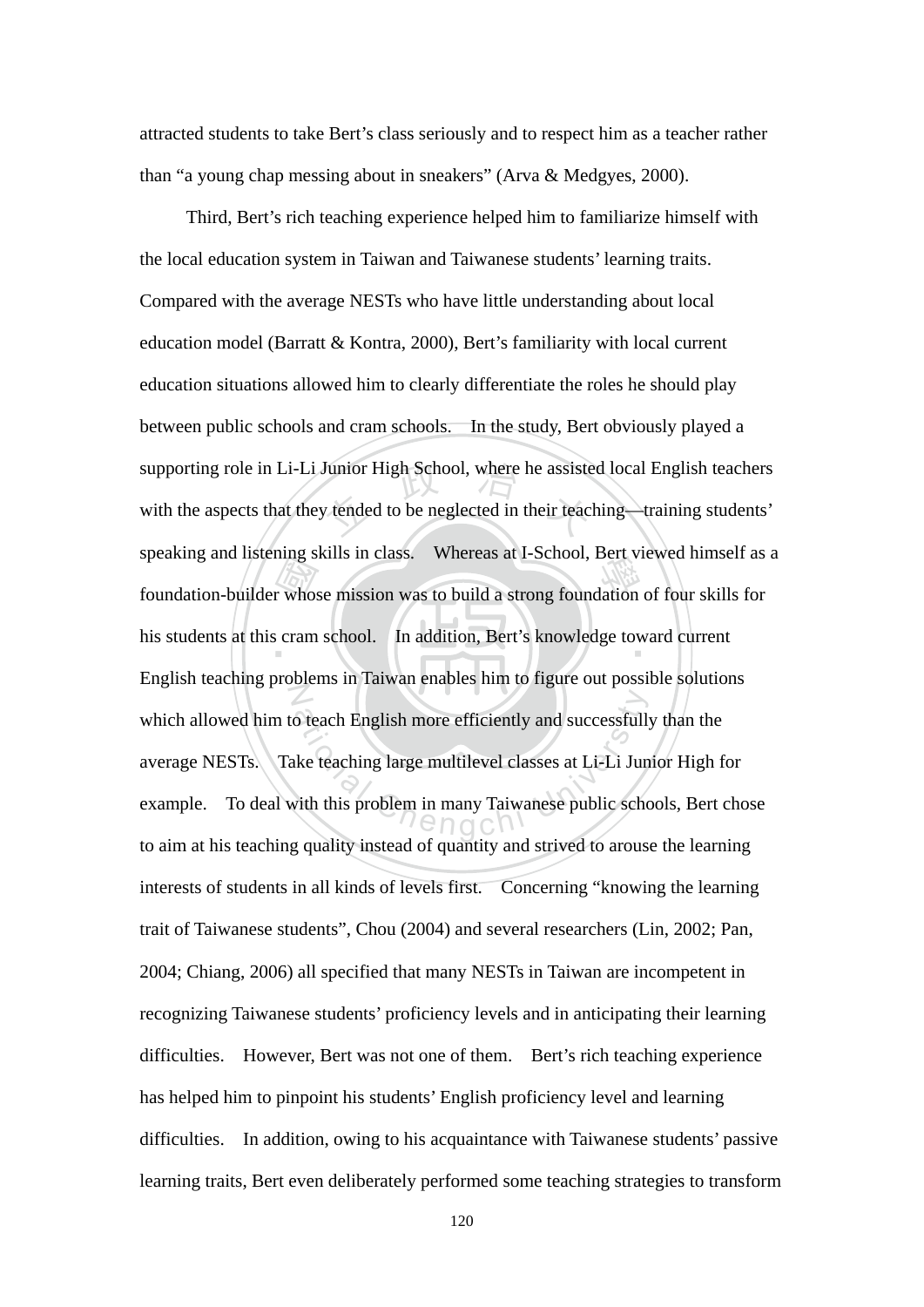his students into active learners in class, such as having group or individual punishment for students who do not voluntarily answer the questions in class.

#### **5.2 Bert's classroom practices, teaching effectiveness, and teaching problems**

#### **5.2.1 Bert's classroom practices**

ability, such as answering questions, describing a news event in English or explaining<br>a Chinese expression, phrase or word to Bert in English. influence of Bert's Chinese learning experience, Bert believed that the ultimate goal<br>of EFL learning is "communication." In order to help students reach the goal, a ‧ There are several findings concerning Bert's classroom practices that were in accord with the results of the previous studies. First, most of Bert's teaching activities belonged to oral training skill, the same characteristic of NESTs' teaching mentioned in Chen(2007)'s, Liu(2004)'s and Lin(2002)'s studies. Due to the of EFL learning is "communication." In order to help students reach the goal, a large amount of time in Bert's class was invested to cultivate students' communicative a Chinese expression, phrase or word to Bert in English.

Z Example 2. Such finding was similar with that in a<br>ting that native English-speaking teachers, on the study, Bert errors<br>in the study, Bert errors of  $\Theta \cap \Theta$  C Second, Bert's classroom practices focused on the process of thinking and the application of the knowledge. Such finding was similar with that in P. Wang (2007)'s study, indicating that native English-speaking teachers, on the whole, advocate free thinking and discovery learning. In the study, Bert endeavored to promote students' independent thinking ability by constantly raising the question "Why?" for students to answer in class and continuously reminding students to "use their brains." As for the application of the knowledge, Bert created plenty of opportunities for students to display the knowledge they learned from the class. In the study, the most significant activity for students to apply their knowledge was news-telling activity which Bert performed at I-School. In order to fulfill the task, students need not only the knowledge of sentence structure but also that of vocabulary, pronunciation and intonation to function together. In short, it was an activity for students to integrate their four skills and display it in front of the whole class.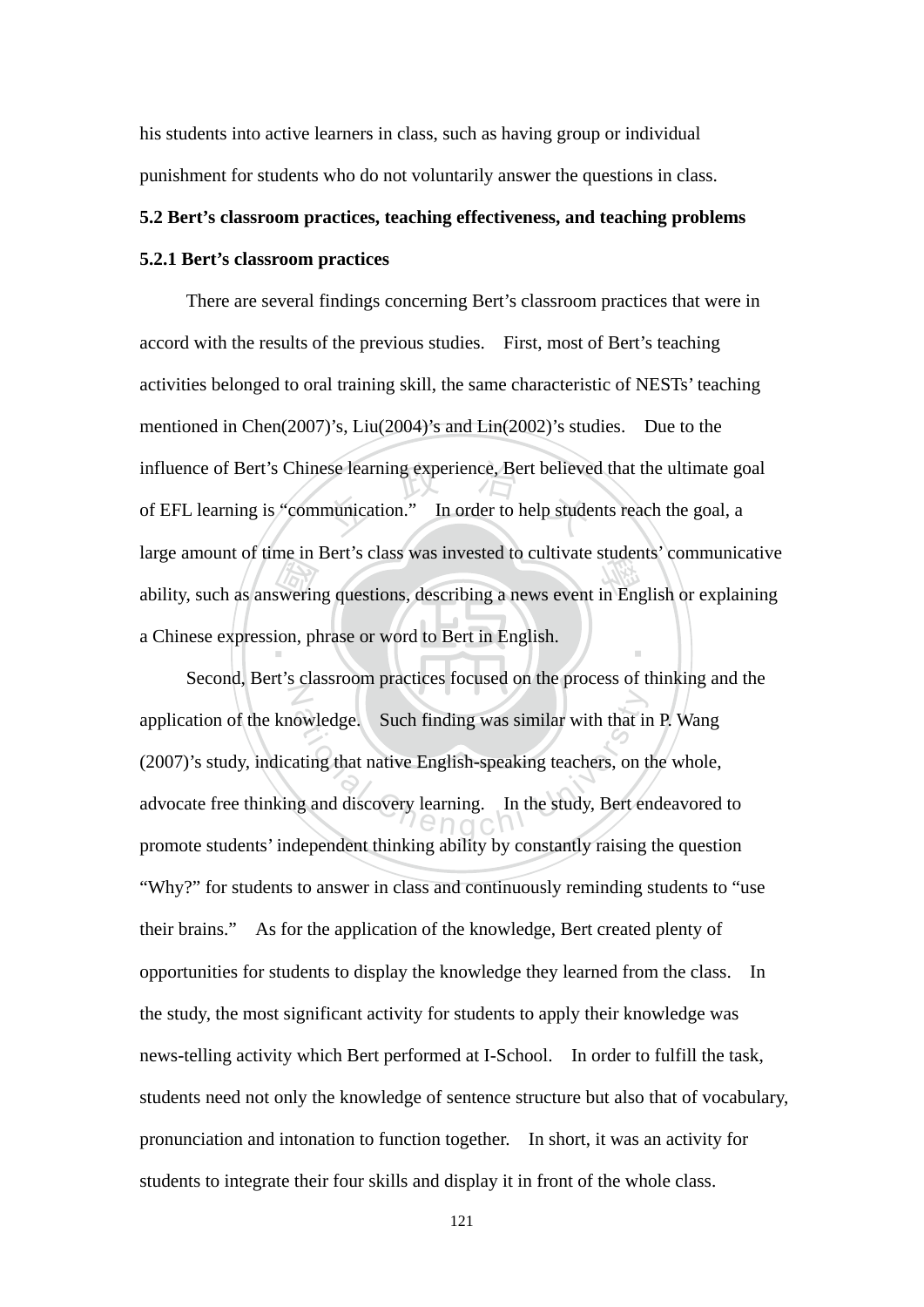Third, Bert successfully created an active and lively learning atmosphere in the classroom, which is in line with Chen (2007)'s and Lin(2002)'s studies. NESTs' classes are generally regarded as amusing and interesting. Bert's are no exception. He believed that making class full of fun was an effective approach to grab students' attention and to arouse students' learning interest regardless of students' language proficiency. Once their interest was aroused, so would their learning performance be. Therefore, Bert often posed funny gestures or talked with an exaggerated intonation to attract students' attention in class. In addition, Bert's sense of humor was also a contributor which increased the enjoyment in class.

bulary<br>bulary<br>aw wo sed the enjoyment in class.<br>one finding regarding Bert's classroot hot found in the previous inerature—bert's emphasis on vocabulary teaching. In the<br>study, Bert's vocabulary teaching has occupied a large proportion of his teaching; he taught plenty of new words to students almost in every class. In addition, even the N bility of applying the new words in context. All<br>ert's inclination to emphasize vocabulary learning<br>be attribute to his belief influenced by his Chine However, there is one finding regarding Bert's classroom practices which was not found in the previous literature—Bert's emphasis on vocabulary teaching. In the only formal written exam Bert conducted in class, the mock exam, was also designed to assess students' ability of applying the new words in context. Although the definite reason for Bert's inclination to emphasize vocabulary learning is not clear, a plausible reason can be attribute to his belief influenced by his Chinese learning experience—the larger vocabulary one possesses, the less difficulty one has in communicating with native speakers of the second language. Therefore, Bert tried very hard to help his students enlarge their vocabulary in story-telling time, news-telling activity, Chinese-English translation activity, or in reading class.

#### **5.2.2 Bert's teaching effectiveness**

 Many results relating to Bert's teaching effectiveness in the study were consistent with those of previous literature. First, Bert served as a "perfect language model," a notion proposed by Phillipson (1992), indicating that NESTs can help students pronounce correct English as well as intonation. In the study, Bert not only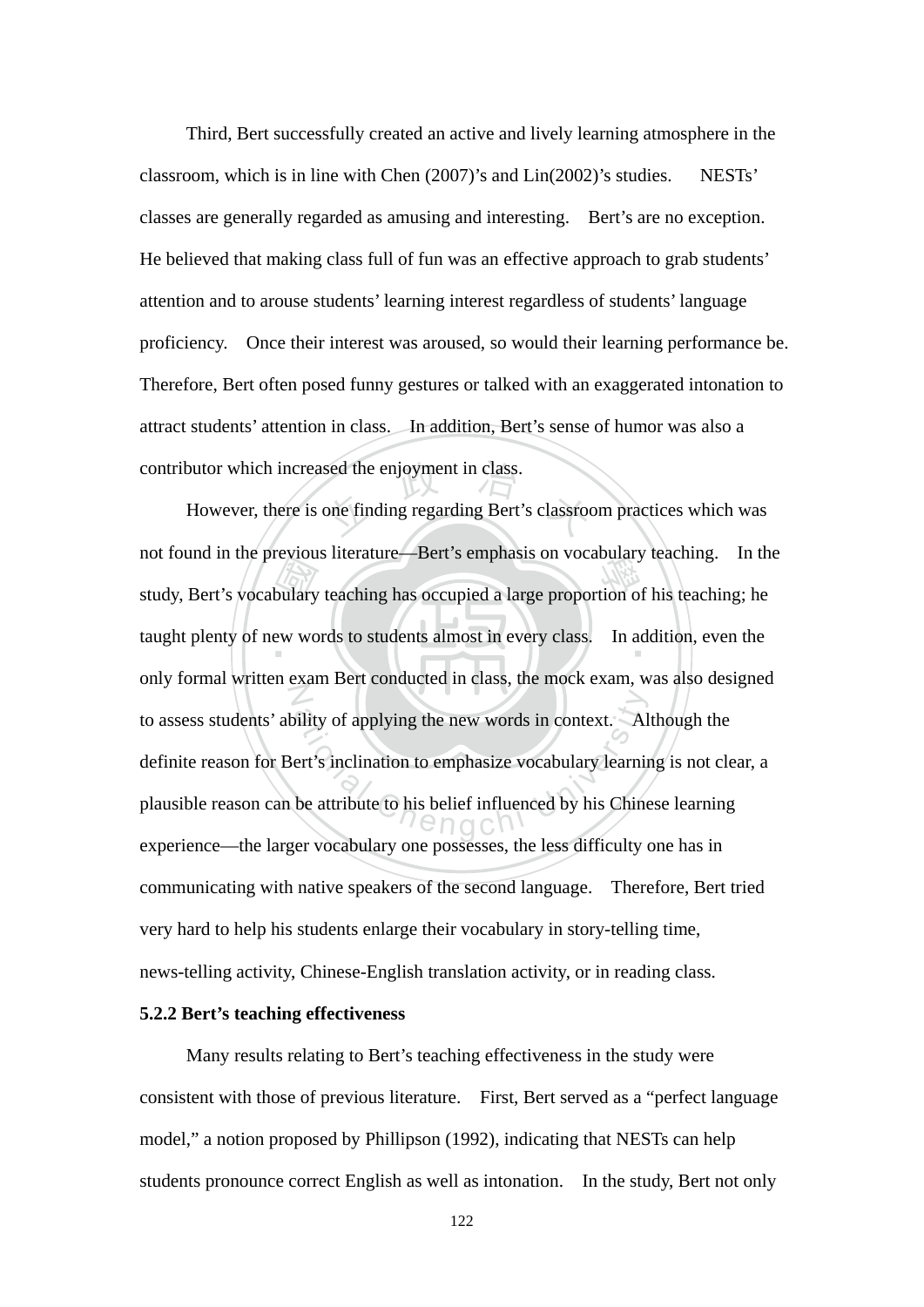taught students' correct pronunciation whenever possible but also conducted the activity called "Give me the Fu" to train his students to utter English with appropriate intonations.

Bariat and Rohira (2000) hieldoned that one of NESTS advantages is to hatural<br>provide an authentic communicative environment for students to directly talk to<br>native speakers. Bert, a native speaker, indeed created this kin input from Bert was accumulated enough by students, their listening ability would<br>consequently uplift to a higher level. As for enhancing students' speaking ability, native speakers. Bert, a native speaker, indeed created this kind of surroundings for N res to practice their English with Bert, students's<br>ced.<br>stantly shared with his students his childhood me Next, Bert has successfully enhanced students' listening and speaking ability, one of the NESTs' advantages mentioned in many studies (Chen, 2007; Wen, 2006; Chou, 2004; Liu, 2004; Lin, 2002; Ting, 2000). Regarding enhancing students' listening ability, telling stories was one of Bert's tools in class. When hearing Bert's stories, students received the so-called "comprehensible input" of English. Once the consequently uplift to a higher level. As for enhancing students' speaking ability, Barratt and Kontra (2000) mentioned that one of NESTs' advantages is to naturally his students to practice talking English with him both in and out of class. With the abundant opportunities to practice their English with Bert, students' speaking ability was definitely enhanced.

Last, Bert constantly shared with his students his childhood memories in the United States and his life experience here in Taiwan. The former contributed to students' cultural knowledge of target language (Arva and Medgyes, 2000; Barratt and Kontra, 2000) whereas the latter facilitated his students' understanding of multi-cultures (Chou, 2004; Pan, 2004). Bert's students could also foster their multi-cultural understanding by witnessing Bert's ways of dealing with things in his life, hearing Bert's opinions on the big events in Taiwan and most importantly, by experiencing Bert's enforcement of western teaching style in his class, such as actively participating in class activities, highly emphasizing voluntarily answering questions from teachers, and raising questions about the teaching content.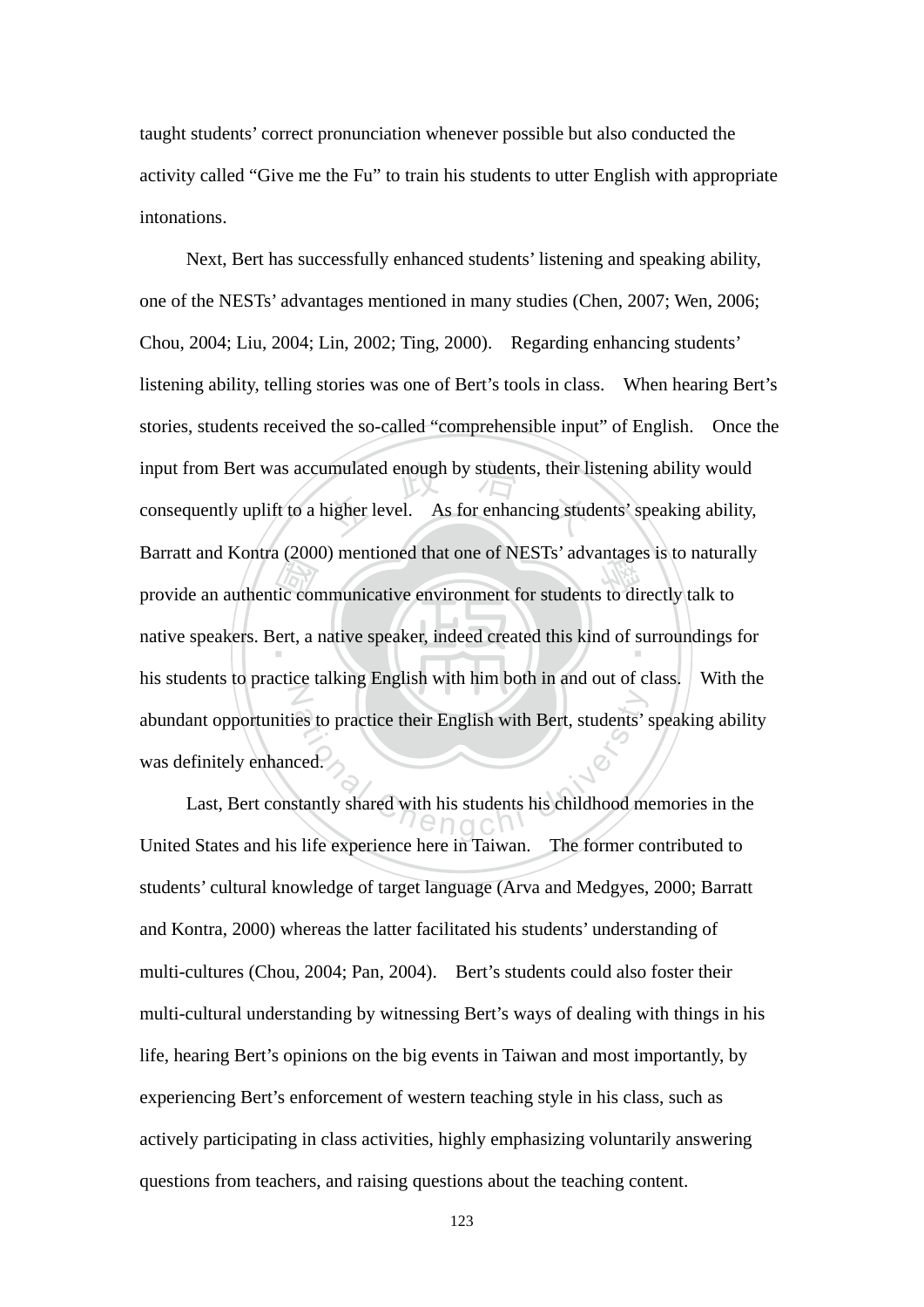They were afraid of losing face if they made mistakes in speaking English in front of the whole class. Consequently, the students chose to be silent rather than to talk to NESTs in Japan and China have encountered great difficulty with inciting students'<br>willingness to talk. One plausible reason for Bert's failure in Li-Li Junior High the whole class. Consequently, the students chose to be silent rather than to talk to N a Li-Li Junior High School. For those Li-Li Ju<br>t perceive the urgent need for sharpening up the<br>est is not included in Basic Competence Test, the However, there is one discrepancy in the previous studies relating to Bert's teaching effectiveness. Although NESTs were perceived to be a strong motivator for getting students to talk (Phillipson, 1992; Wen, 2006), this advantage was only half-proved in Bert's case. Regardless of Bert's success in training students at I-School to actively speak English in class, Bert somewhat failed to arouse most of the Li-Li Junior High School students' willingness to speak and only a few students dared to voluntarily answer Bert's questions in class or talk to him. Such situation echoed Scully (2000) and Cortazzi & Jin (1996)'s findings, indicating that both willingness to talk. One plausible reason for Bert's failure in Li-Li Junior High School would be that most students in this school had "face issue" to deal with. Bert. Another possible reason which could account for this phenomenon was students' mentality in Li-Li Junior High School. For those Li-Li Junior High School students, they did not perceive the urgent need for sharpening up their oral ability because oral ability test is not included in Basic Competence Test, the national joint entrance exam for senior high schools. Therefore, it was normal for them to neglect the opportunities to train their oral ability in Bert's class. The same mentality was also reported in Scully's (2000) study which tried to answer Japanese students' reluctance to speak English to NESTs in class.

#### **5.2.3 Bert's teaching problems**

Many problems mentioned in the previous studies did not appear in Bert's teaching. As opposed to "NESTs' clumsy classroom management skills" (Lin, 2002; Chou, 2004; Chuang, 2006), Bert had good classroom management skills, and set up rules in the classroom which he strictly executed and was able to handle students'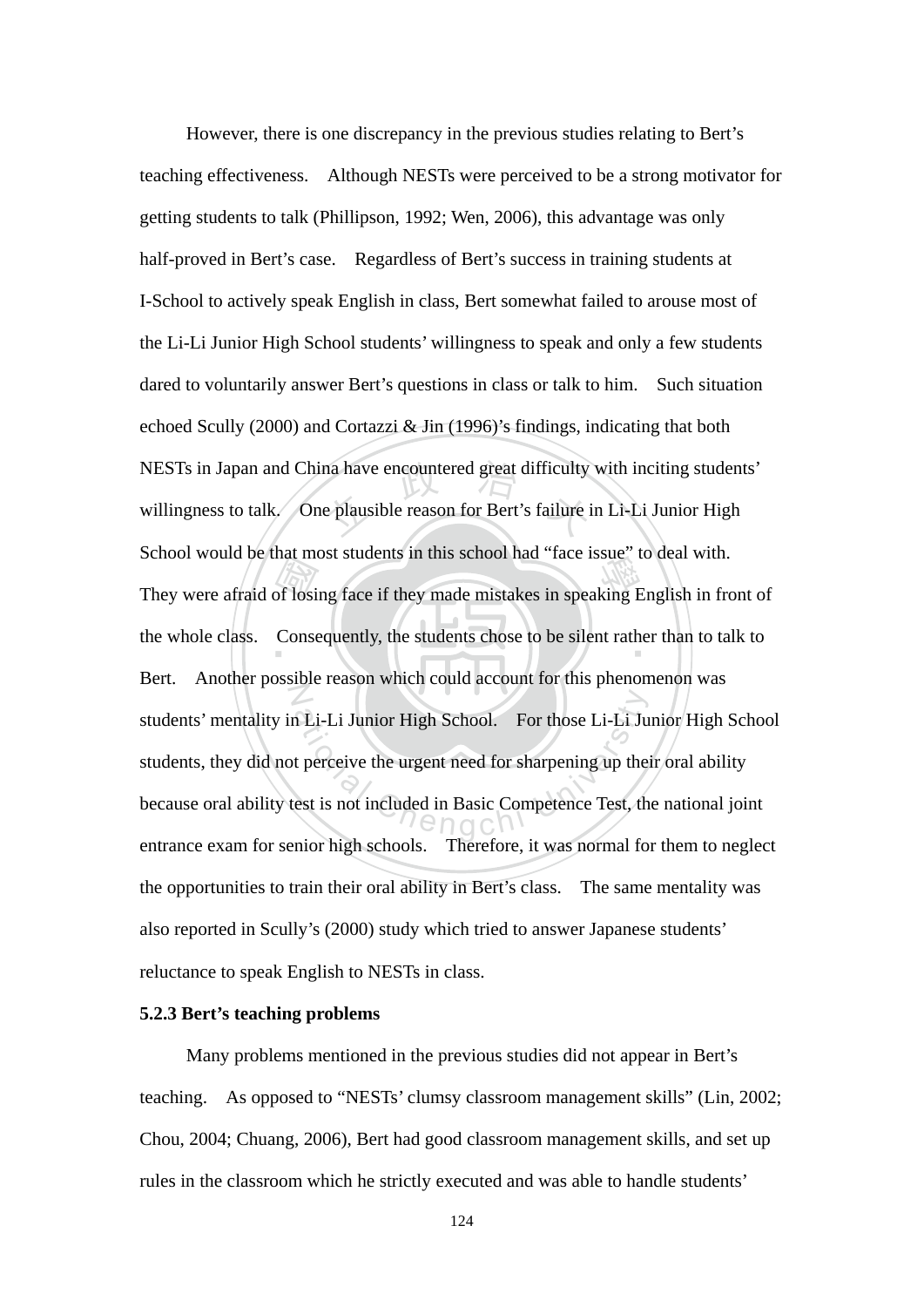behavior problems during class. Contrary to "being unable to understand students' learning difficulties" (Lin, 2002; Pan, 2004; Chiang, 2006), Bert was more likely to predict or anticipate students' learning difficulties because the same difficulties happened to Bert when he learned Chinese. Unlike "failing to grade students' homework after class" (Lin, 2002), Bert was often seen to collect students' homework before starting the class in Li-Li Junior High School and at I-School.

However, Bert was seen to perform no games or to use fewer kinds of teaching aids in class. Besides, the few teaching activities Bert frequently performed in class were NESTs generally use various teaching aids and perform more dynamic teaching<br>activities in class, such as playing games, watching movies, competitions in class. Besides, the few teaching activities Bert frequently performed in class were N ugh the exact reason for Bert to perform no gam<br>s in class is not clear, one possible reason could<br>mes might due to his past teaching experience in However, one problem still occurred in Bert's teaching—Bert adopted limited types of teaching activities in class. Both Lin (2002) and Liu (2004) point out that activities in class, such as playing games, watching movies, competitions in answering questions, reciting practices, group practices and activities for festivals. story-telling by himself and news-telling or reciting the sentences dramatically by his students. Even though the exact reason for Bert to perform no games or few competitive activities in class is not clear, one possible reason could be inferred that Bert's disfavor of games might due to his past teaching experience in Jolly School where Bert learned that playing games did not benefit much on students' English learning outcome. In addition, "playing games" might be a negative label for Bert. Since having the unpleasant experience at Jolly School, Bert has been making effort to get rid of the image which foreign teachers can only play games in English classes. Thus, Bert adopted no games but conducted more teaching in order to prove his ability of being a real English teacher instead of a "game machine." However, Bert did not deprive his students of having fun in class. Bert skillfully merged the "fun" element into his teaching activities, such as "News-telling" and "Give me the Fu," which created the same entertaining effect with games.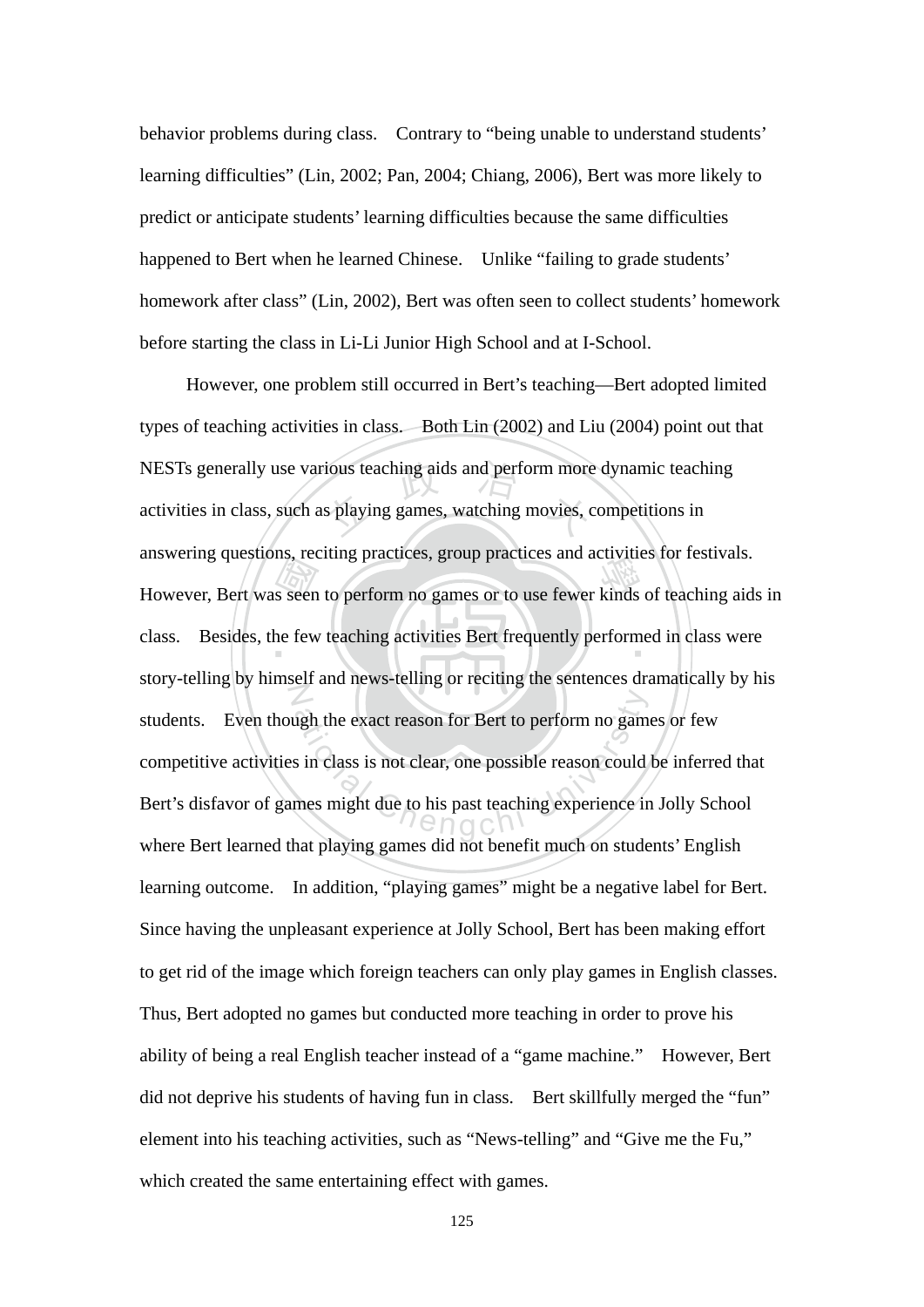#### **5.3 The Difficulties Bert Encountered in Taiwan**

There are four findings regarding the difficulties Bert encountered here which are consistent with previous literature—Chinese people's indirect way of expression, the incompatibility between Bert's beliefs and Taiwanese education system, unstable working environment and no channels for professional growth (Lin, 2002; Tsai, 2004; Pan, 2004; Chen, 2005).

2007), Bert's Chinese competence has prevented that from most of the inconvenier<br>which most foreigners have experienced in Taiwan, such as being unable to obtain<br>feedback from their students, having fewer chances to intera way of expression. Although "language barrier" was reported as the biggest<br>difficulty for NESTs in a foreign country (Lin, 2002; Tsai, 2004; Pan, 2004; C feedback from their students, having fewer chances to interact with students and  $\mathbb{Z}$ ound it difficult to have Taiwanese people talk to<br>Chinese indirect communication is also listed as<br>ers in Taiwan in Zhan (2008)'s study, where the The first difficulty Bert encountered in Taiwan was Chinese people's indirect difficulty for NESTs in a foreign country (Lin, 2002; Tsai, 2004; Pan, 2004; Chen, 2007), Bert's Chinese competence has prevented him from most of the inconvenience colleagues, or feeling like an outsider in the host country (Scully, 2000; Pan, 2004). However, Bert still found it difficult to have Taiwanese people talk to him directly. This inadaptation to Chinese indirect communication is also listed as the biggest difficulty for foreigners in Taiwan in Zhan (2008)'s study, where the life adjustment of NESTs in Taiwan was investigated. Westerners are used to expressing their opinions or intentions in a direct and honest way while Taiwanese are not used to this kind of expression. Bert's constant frustrations of gaining indirect information from Taiwanese people seem to result from the cultural differences between the West and the East. No matter how well a foreigner like Bert accustomed into Taiwanese culture linguistically or behaviorally, such problem caused by cultural differences still could not be overcome easily. The feasible strategy for NESTs to deal with this difficulty is to accept the difference and try to accommodate to it.

The second difficulty for Bert was the distrust from local teachers. Echoing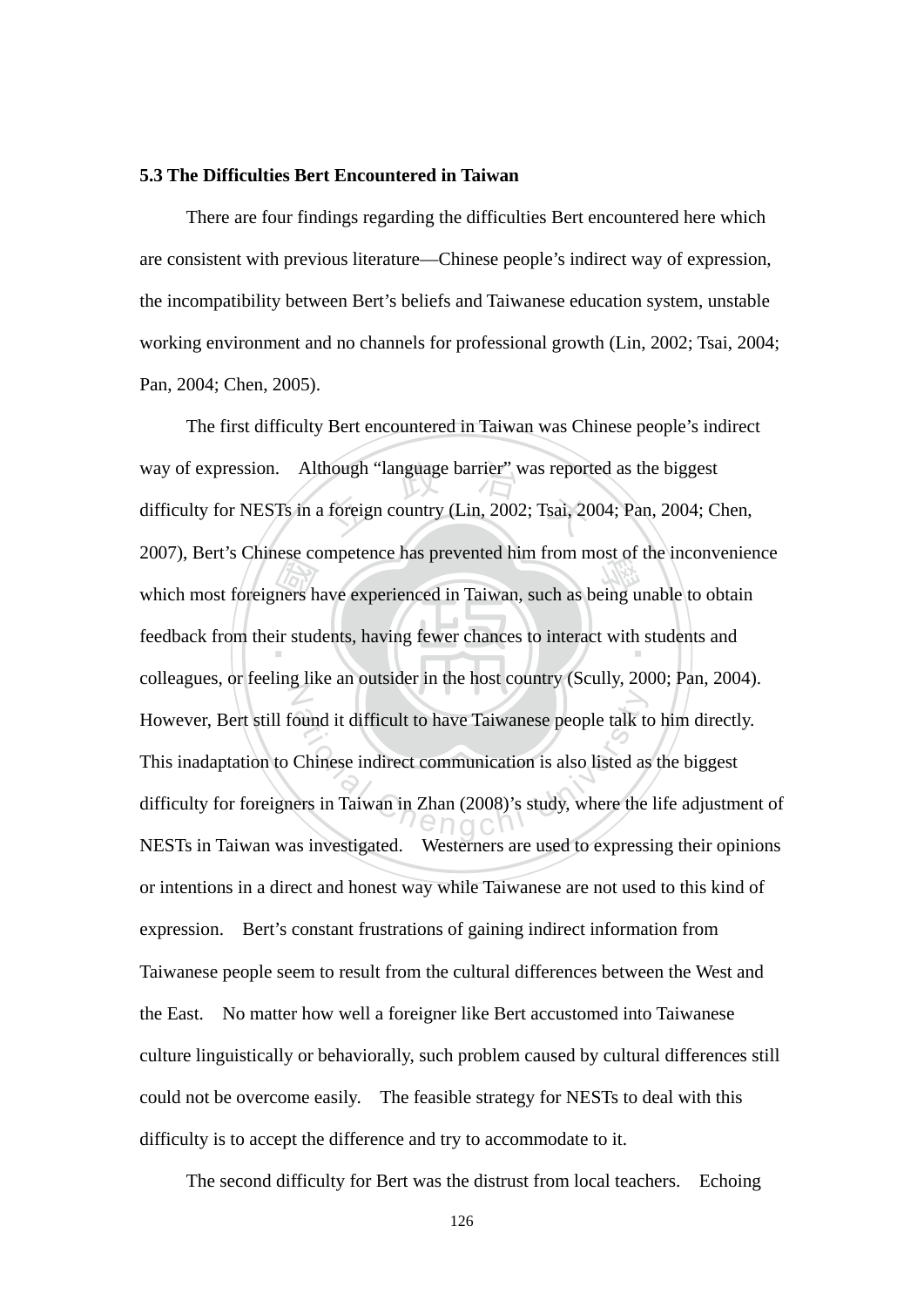behaviors could hardly be understood by local teachers. Only with the two cohorts<br>holding an open-minded attitude toward communicating with each other could this the observation in Cortazzi & Jin (1996)'s study, Bert found that Chinese education highly praises students' hardworking learning attitude in class. Unfortunately, Bert's entertaining style of teaching, which allowed students to have fun in class, was seriously challenged by local teachers, especially those in Li-Li Junior High School. Without having direct communication with local English teachers, Bert would have no chance to explain the reasons and his teaching belief for doing so. Again, the possible solution to this difficulty was hindered by the inability of direct communication. Without effective communication, NESTs' different teaching holding an open-minded attitude toward communicating with each other could this problem be solved.

The unstable teaching environment, as discussed in Chen's (2005) study, was rd difficulty. As an NEST working in cram schools, Bert's salary was the third difficulty. As an NEST working in cram schools, Bert's salary was N es, Bert had encountered that the content of his vertex<br>and by cram school owners without consulting his<br>lso reported in Lin (2002)'s, Chou (2004)'s and hourly-based. With such unstable income, Bert had to learn how to manage his money well. Besides, Bert had encountered that the content of his working contract could be easily altered by cram school owners without consulting him first. The same situation was also reported in Lin (2002)'s, Chou (2004)'s and Chen (2007)'s studies, indicating that the regulations of hiring NESTs in Taiwan was not strictly followed in many private institutes.

The last difficulty was related to Bert's professional training—there are few channels provided for NESTs to pursue their professional growth, the same difficulty reported in Lin's (2002) and Chen's (2007) studies. Bert complained, "In Taiwan, nobody really ever gives you any kind of instruction or teaching workshop" (08/28/2007). In fact, most NESTs who worked in cram schools in Taiwan have long been viewed as an instrument to attract more students. For customers and cram school owners, they only care about the sole advantage NESTs can bring—their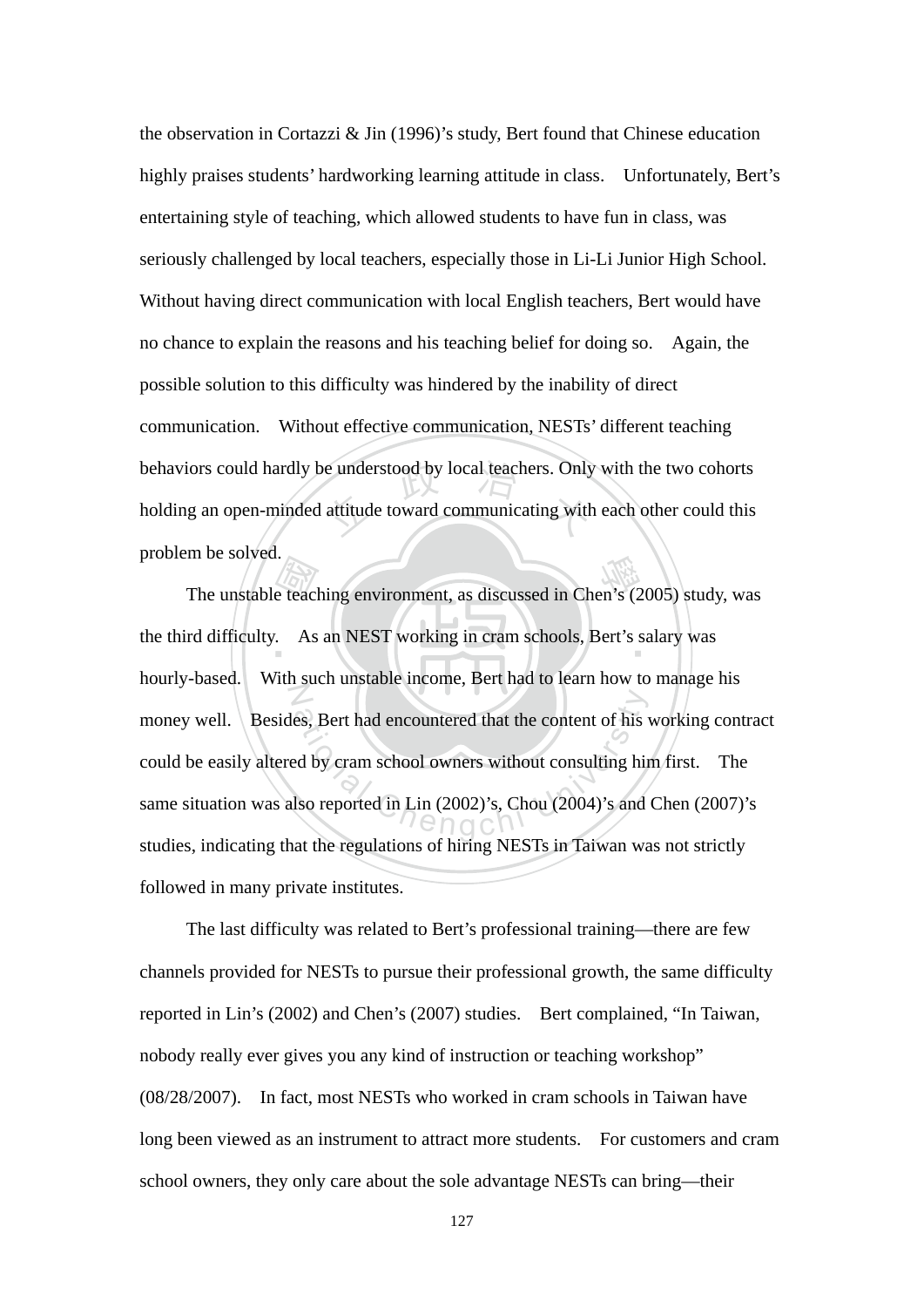successful findings gained from the experiments Bert conducted in class have also<br>continuously sustained Bert's passion for teaching English in Taiwan. From Bert sought solutions by reading books, observing other good teachers' class, discussing<br>problems with his colleagues and surfing on the Internet to find useful ideas with continuously sustained Bert's passion for teaching English in Taiwan. From Bert's Z ational Chengchi university of a NEST's teaching<br>
Chengchi University of the Study<br>
Chengchi University<br>
Chengchi University<br>
Chengchi University<br>
Chengchi University<br>
Chengchi University<br>
Chengchi University<br>
Chengchi Uni natural linguistic competence. As a result, "white skin" and "English-speaking" became the only requirements for hiring the NESTs. Apparently, NESTs' professionalism has been ignored. Teachers like Bert who seriously care about their own performance and their students' education have therefore found few channels to obtain or upgrade their teaching skills. However, under such an environment, Bert still managed to proceed his own professional growth on his own. The most important factor which enabled Bert to overcome this difficulty was his positive personality. Holding a positive attitude toward this disadvantage, Bert aggressively problems with his colleagues and surfing on the Internet to find useful ideas with other teachers and experimenting the useful suggestions in his class. Besides, the case, we can concluded that positive personality is a drive for Bert's professionalism and also a key element to determine the success of a NEST's teaching in Taiwan in a long term, the same finding which is also reached in Tsai (2004)'s study.

### **5.4 Implications of This Study**

 Several suggestions drawn from this study were made for NESTs in Taiwan to improve their teaching careers and for policy makers to improve the NESTs-recruiting program in Taiwan.

 Concerning NESTs in Taiwan, the first suggestion was that NESTs are suggested to hold a serious attitude toward their English teaching career in Taiwan. Instead of viewing their job as a tool for making money, NESTs should put their students' education as their priority and have a passion for teaching English. With both passion and serious attitude, even a novice teacher would eventually become an excellent teacher.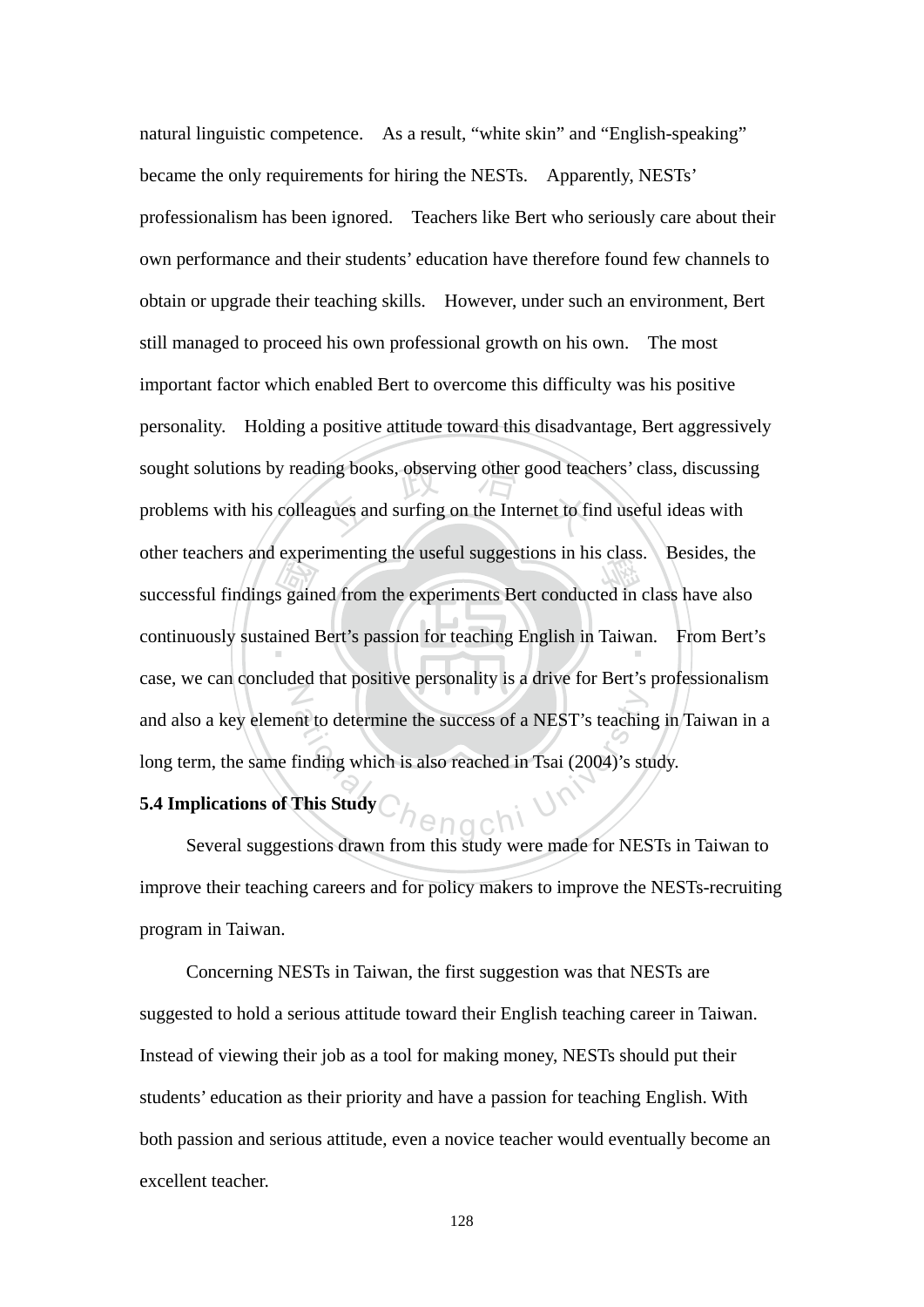Second, NESTs are advised to actively seek opportunities to improve their own teaching skills. Since NESTs' professional growth is often neglected in Taiwan society and few channels or platforms are set up for NESTs to improve their teaching skills, NESTs' self-learning ability has become one of the most important tools for them to improve their teaching skills or to solve problems in their class. Therefore, NESTs are suggested to learn teaching skills from their surroundings by themselves, such as reading books and related websites, observing good teachers' classes or consulting problems with their experienced colleagues.

Exercis Homis Some Talwanese students tend not to respect NESTs as a<br>teacher, always viewing NESTs' class as time for playing games instead of learning<br>English. Normally, NESTs would require NNESTs' assistance to behave th Third, NESTs are recommended to value the importance of gaining classroom<br>gement skills. Having good classroom management can help NESTs to obtain English. Normally, NESTs would require NNESTs' assistance to behave the rowdy N ers who are able to discipline them and control<br>ually the teachers they respect. NESTs without<br>vould possibly result in having few students resp management skills. Having good classroom management can help NESTs to obtain respect from students. Some Taiwanese students tend not to respect NESTs as a students in class so that they can perform their teaching more smoothly. However, in students' mind, teachers who are able to discipline them and control the dynamics of the classroom are usually the teachers they respect. NESTs without good classroom management skills would possibly result in having few students respect them and focus on their teaching. Therefore, it is strongly recommended for NESTs to learn how to manage a class well and discipline their students in class. NESTs with good classroom management skills would not only make their teaching procedure more smoothly in class but also to earn respect and cooperation from students.

Last, positive attitude is highly required, especially when NESTs encounter difficulties in Taiwan. As discussed in the present study, positive attitude has played an important role for NESTs to successfully deal with difficulties merged from their jobs, culture differences or language barriers. A NEST with a positive attitude would also treat cultural shocks properly, which might fasten their adaptation in the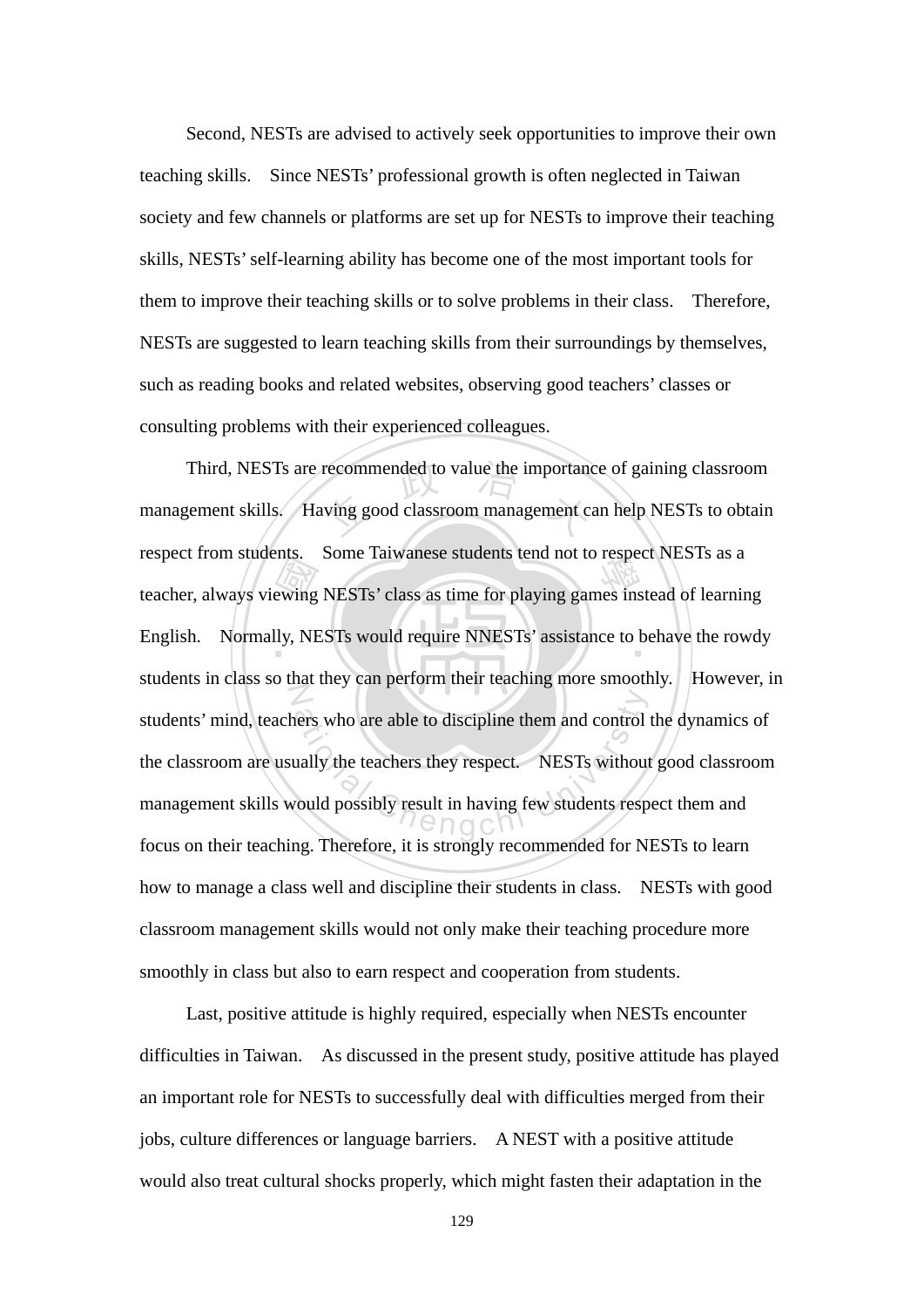local society. Besides, NESTs' successful experience of adapting themselves into a different culture could also be a vivid example for students to hold a liberal attitude toward different cultures, preparing themselves to be the citizen of the world. This is just one of the goals which the government and the public expect the NESTs can help students to reach (Lin, 2002).

teachers, the first thing the government should do is to sponsor workshops or courses<br>for NESTs to enhance their professional knowledge, ranging from foreign language years of teaching experience, he still had difficulty in teaching sentences with<br>complex grammar. Bert's lack of formal training of teaching English grammar for NESTs to enhance their professional knowledge, ranging from foreign language  $\frac{1}{\sqrt{2}}$ ofessional knowledge NESTs possess, the more<br>ing reducing NESTs' cultural shocks in Taiwan, As for the policy makers, increasing the professional knowledge for NESTs would be the most urgent task since most NESTs in Taiwan are not TESOL majors (Lin, 2003; Ting, 2000). In the study, even though Bert was a NEST with so many complex grammar. Bert's lack of formal training of teaching English grammar is the main reason. Therefore, in order to help NESTs in Taiwan to become more competent teaching (e.g., pedagogical grammar, contrastive analysis) to classroom management skills. The more professional knowledge NESTs possess, the more successful will their teaching be.

Next, concerning reducing NESTs' cultural shocks in Taiwan, our government should make effort to inform NESTs different aspects of Taiwanese culture and current education situations. Courses or workshops like "Understanding Taiwanese Culture," or "Current Taiwan Education Model, Policy and Problems" should also be offered so as to help NESTs to be familiar with their teaching environment, the learning traits of Taiwanese students and their typical learning difficulties. In addition, NESTs or foreigners who have successfully lived and taught English in Taiwan for many years should also be invited to share their experience with inexperienced NESTs. Overall, the more cultural knowledge NESTs are informed of, the less frustrations or failure would occur in NESTs' English teaching and their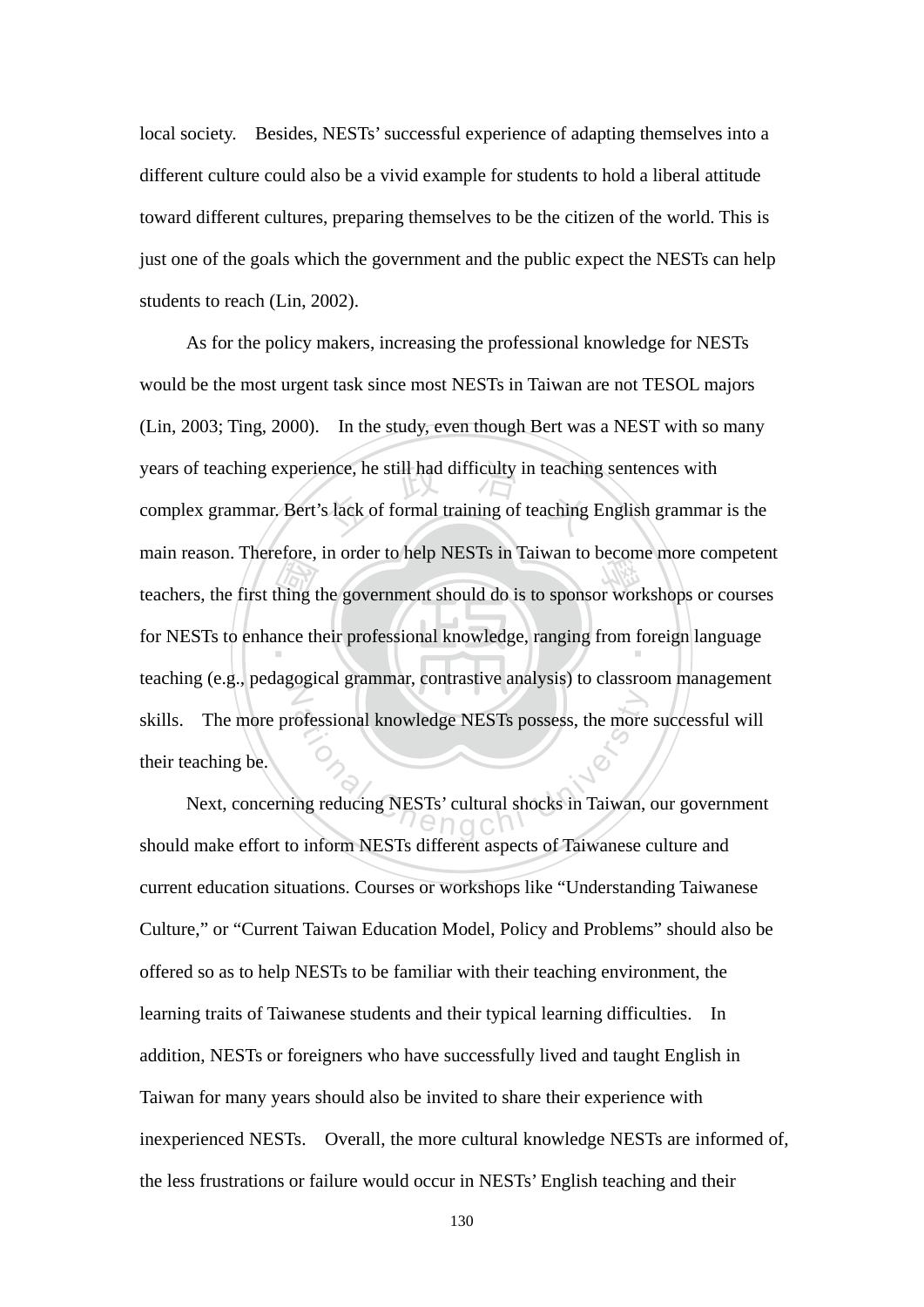everyday life in Taiwan.

Third, it is also our government's social responsibility to provide a better working environment for NESTs in Taiwan. In addition to providing NESTs with sufficient professional knowledge and opportunities for in-service training, our government should further establish laws/regulations of hiring NESTs, where their rights and obligations were clearly stated (e.g., the hours of in-service training a NEST should receive) and their working contracts were strictly followed by owners of cram schools, private language institutes, and formal schools. Any organization that

must<br>m the<br>heir o hires foreign teachers violating the regulations would be penalized.<br>Last, professional advisory groups which consist of experience English teachers and universities professors are suggested to be set up. The advice<br>or information from the professional advisory groups may provide insights for NESTs in understanding their own profession and further enhancing their teaching skills. In N Training programs for both novice and in-service<br>evelopment of the NESTs, to provide support for<br>d related teaching resources (Jeon and Lee, 2006 Last, professional advisory groups which consist of experienced NESTs, local English teachers and universities professors are suggested to be set up. The advice addition, the functions of such government-driven groups could be broaden to design and operate teacher-training programs for both novice and in-service NESTs, to help and to monitor the development of the NESTs, to provide support for the innovative teaching methods and related teaching resources (Jeon and Lee, 2006) just like Advisory Teaching Team (ATT) in Hong Kong.

#### **5.4 Limitation of This Study**

 The limitations of this study are presented in the following. First, as only one participant was investigated in the study; the results of the present study are difficult to apply to a wider population. Second, since this study employed the qualitative research approach, the researcher's subjectivity may have influenced how the findings of this study were reported. In addition, her experience as an English teacher in junior high school may also have played an important role in how the data were collected, analyzed and interpreted. Even though a complete objectivity was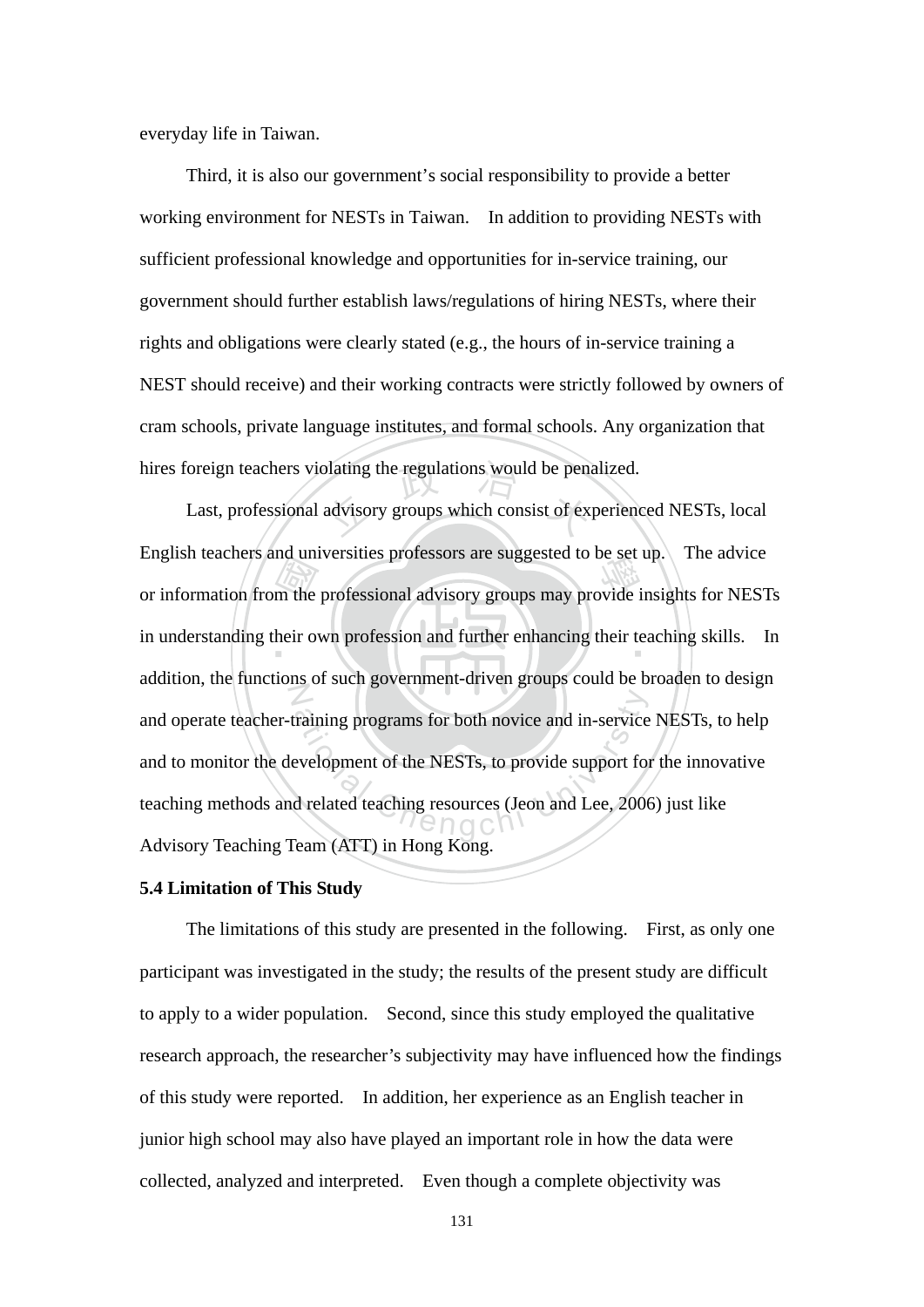Bert's teaching (i.e. his emphasis on vocabulary) may also be explored. Last, this study was limited in terms of triangulation. As a matter of fact, the researcher reli different levels, such as classes in the beginning level or advanced level. If a longer<br>and wider span of field work was available, a better understanding of Bert's teaching study was limited in terms of triangulation. As a matter of fact, the researcher relied N of Bert's teaching, only opinions of six students<br>lected. If more data and opinions can be collected.<br>arents, colleagues and administrators from the va impossible to obtain because of the nature of case study, the researcher still tried to strike a balance by offering her field notes and the preliminary analysis to the participant, hoping to decrease any possible personal bias. Next, the insufficient time invested in the field work was another weakness in this study. Because of the heavy workload for an English teacher to accomplish every day, it was difficult for the researcher to leave her school and observe each of Bert's classes in Li-Li Junior High School or at I-School. Besides, without ample time for the research, it was also inconvenient for the researcher to observe Bert's classroom practices in classes of and wider span of field work was available, a better understanding of Bert's teaching repertoire can be gained and the explanations of several specific significant features in solely on self-reported data from Bert to explore his past teaching experience. As for the effectiveness of Bert's teaching, only opinions of six students in Li-Li Junior high school were collected. If more data and opinions can be collected from Bert's students, students' parents, colleagues and administrators from the various schools he has worked, the results would be more impartial and strengthened.

#### **5.6 Recommendations for Future Studies**

In reply to the results and the limitations of the present study, several directions for future studies are recommended as follows.

- 1. Involving more NESTs to conduct a larger scale investigation on NESTs' teaching either quantitatively or qualitatively so that richer data could be collected to confirm (or to refute) the results of the present study and to infer them to a wider population.
- 2. Conducting a study similar to the present one but with longer investigation time.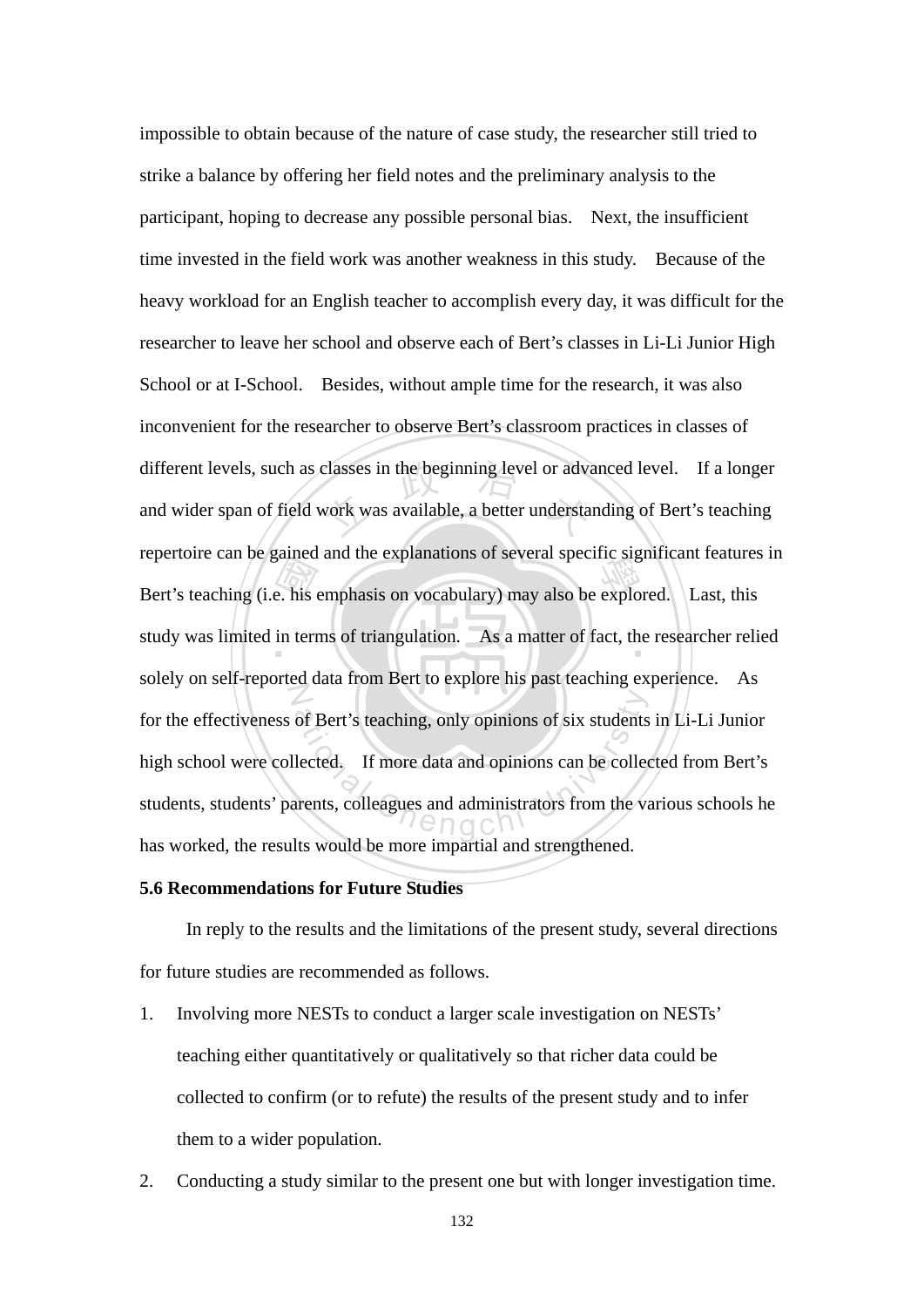Many unexplained (i.e. Bert's disfavor of using games in his class) issues can be answered and unexplored teaching behaviors (i.e. Bert's teaching on the beginning level or higher level) can be obtained.

- 3. Researching the attitudes of NESTs in different teaching contexts toward EFL teaching to see whether NESTs in formal schools hold a different attitude from those in cram schools.
- 4. Researching NESTs with/without Chinese competence to explore the influence NESTs' Chinese learning experience on their teacher's beliefs, teaching behaviors, their teaching efficiency, and their students' response.
- ching efficiency, and their students' r<br>ns on NESTs' teaching from students cram school owners', and public school administrators' perspectives.<br>Conclusion 5. Researching opinions on NESTs' teaching from students', local English teachers',

## **5.7 Conclusion**

and the first of the state of the state of the state of the state of the state of the state of the state of the state of the state of the state of the state of the state of the state of the state of the state of the state In the present study, the researcher has explored the teaching experience of Bert, N his teaching behaviors, teaching effectiveness, to<br>e encountered in Taiwan were also investigated.<br>ching experience in a variety of schools indeed b an American English teacher who has taught English in Taiwan for more than fourteen years. In addition, his teaching behaviors, teaching effectiveness, teaching problems and the difficulties he encountered in Taiwan were also investigated.

Bert's past teaching experience in a variety of schools indeed benefits him a lot in terms of his development as a successful English teacher. For example, Bert has changed his teaching attitude into a serious one. Besides, the skills which Bert gained from his past teaching experience have enabled him to compensate his weakness as a NEST, such as good classroom management skills, and grammar teaching skills. Bert's teaching mainly focuses on training students' oral skills, independent thinking, and enlarging their vocabulary. The effectiveness of his teaching was manifested on three aspects—serving as a perfect language model, enhancing students' listening and oral ability, and introducing multi-culture awareness to students. However, the major problem of his teaching lied in the limited types of